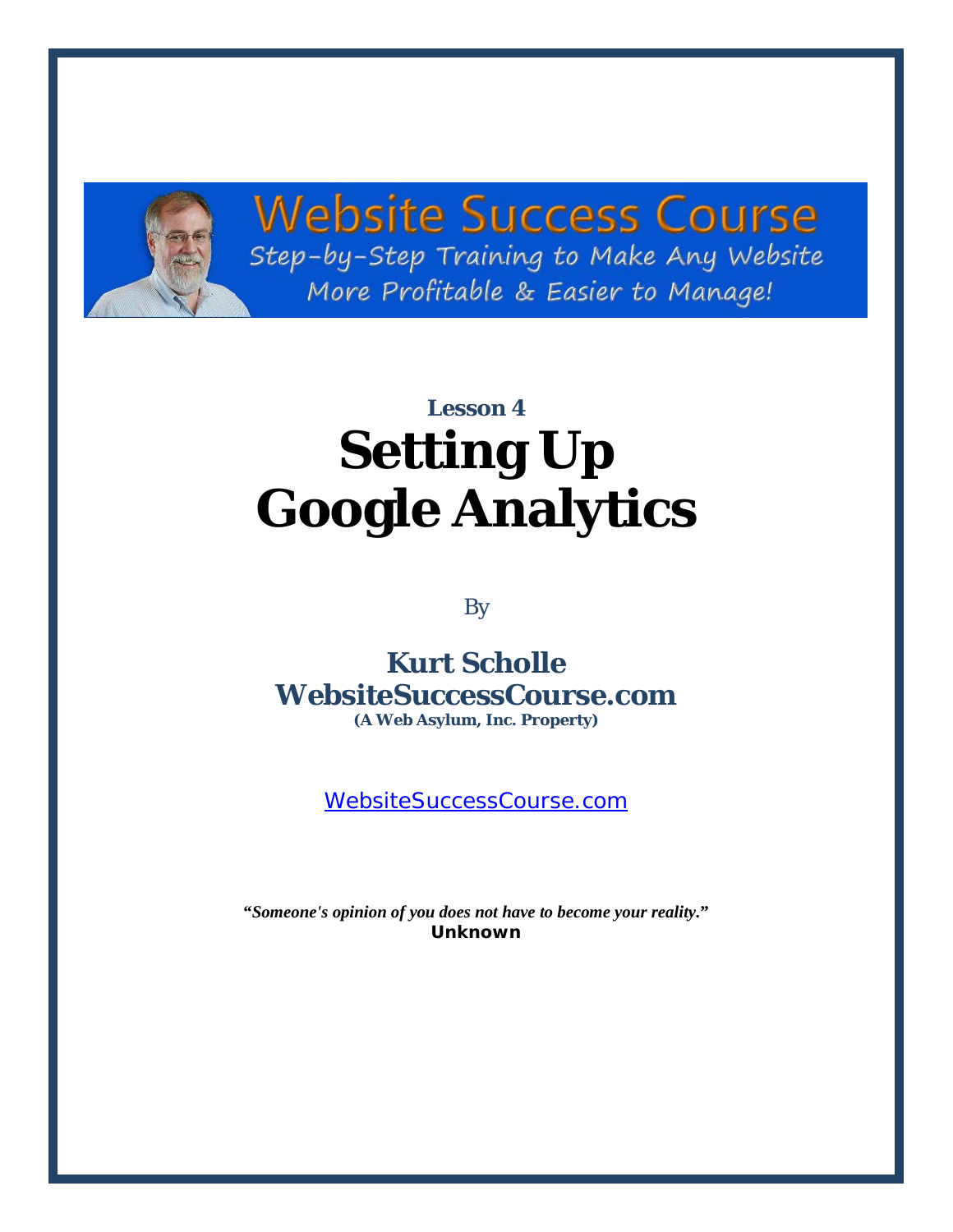### **NOTICE: You Do NOT Have the Right to Reprint or Resell this Report!**

## You Also MAY NOT Give Away, Sell or Share the Content Herein

If you obtained this report from anywhere other than **[www.WebsiteSuccessCourse.com](http://www.websitesuccesscourse.com/wsc1)**, you have a pirated copy.

Please help stop Internet crime by reporting this to: **[coach@WebsiteSuccessCourse.com](mailto:coach@WebsiteSuccessCourse.com)** 

Copyright © 2013 Kurt Scholle, Web Asylum, Inc.

**ALL RIGHTS RESERVED**: The information contained herein is copyrighted. You do not have any rights to sell or share any of the information contained herein. No part of this report may be reproduced or transmitted in any way without the express written and signed consent of the author, Kurt Scholle and Web Asylum, Inc.

**LEGAL DISCLAIMER:** The information presented in this report represents the views of the author at the time of the publication and the author reserves the right to alter, change, correct, revise or update his opinions. While all attempts have been made to verify the information presented in this publication, neither the Author nor his partners nor affiliates assumes any responsibility for errors, omissions or contrary interpretation of the subject matter herein.

This publication is not intended for use as a source of legal or accounting advice. If advice concerning legal, accounting or related matters is needed, the services of a fully qualified professional should be sought. The purchaser or reader of this report assumes all responsibility for the use of these materials and information and is responsible for adhering to all local (city, county, state, etc) and federal laws regarding business transactions and practices. Any perceived slights of people or organizations are unintentional.

**EARNINGS DISCLAIMER:** There is no guarantee that you will be successful using this information. As with any business, your results will be based on market conditions, your business experience, abilities and level of effort. Therefore, you agree that our company is not liable for any success or failure of your business that is directly or indirectly related to the purchase and use of our information.

**AFFILIATE NOTICE:** During the entire course, we will recommend products and services for which we may earn a commission. We will only recommend products and services that we truly feel help managing a website easier and more profitable. The commissions from such recommendations keep the cost of this course lower.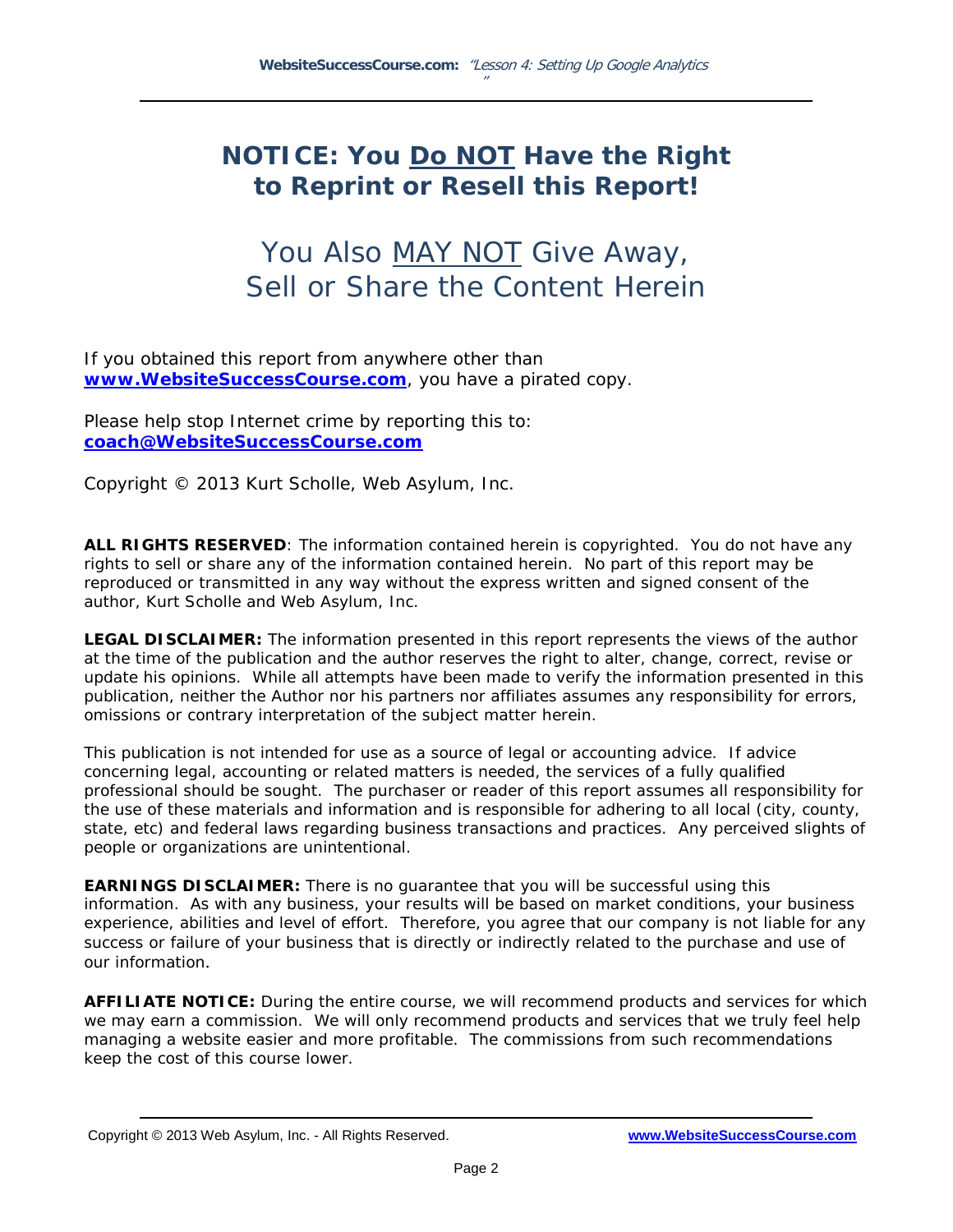## Analytics: Customer Insights You Benefit From!

"*Someone's opinion of you does not have to become your reality*." The message here is not to worry about what someone thinks about you. Move on! However, website analytics give us an enormous amount of information about all of our prospects and customers that we can use to improve our Website Success!

One of the most important components of achieving Website Success is to monitor and assess the Key Performance Indicators (KPIs) of your website's visitors and outcomes. This information not only tells us how close you are to achieving your goals, but it gives you a wealth of information that will help us revise your strategies and tactics to better meet those goals!

Back in the day, retailers like a local general store, may or may not have tracked how many people visited their store, but most of them kept track of how much they "had up" for the day, month and year. These men and women would sometimes do some 'back of the envelope' calculations to figure out which bills to pay in what order, how much they had to spend on new inventory or advertising, and perhaps most importantly; how much they could take home.

This was way before sophisticated POS (Point Of Sale) Systems and there wasn't much that could be accurately tracked. One of the first KPIs they began following was the average sale or "\$ per Ticket" (\$/T) for insights.

For example when I managed Radio Shack stores, we kept track of that information at a store-wide level, as well as for individual sales people. Managers and salespeople alike were rated on how many sales they made per hour, but there was special interest in \$/T. If you were lagging in \$/T, it might be because you weren't selling enough larger items, or it might mean that you weren't suggesting enough add on items. Lower performing stores almost always had a low \$/T than others in the district. (Some stores in high traffic malls would win simply because of the number of sales.)

Some sales 'sharks' would quickly size up people as they came in to determine their potential.

Copyright © 2013 Web Asylum, Inc. - All Rights Reserved. **[www.WebsiteSuccessCourse.com](http://www.websitesuccesscourse.com/wsc1)**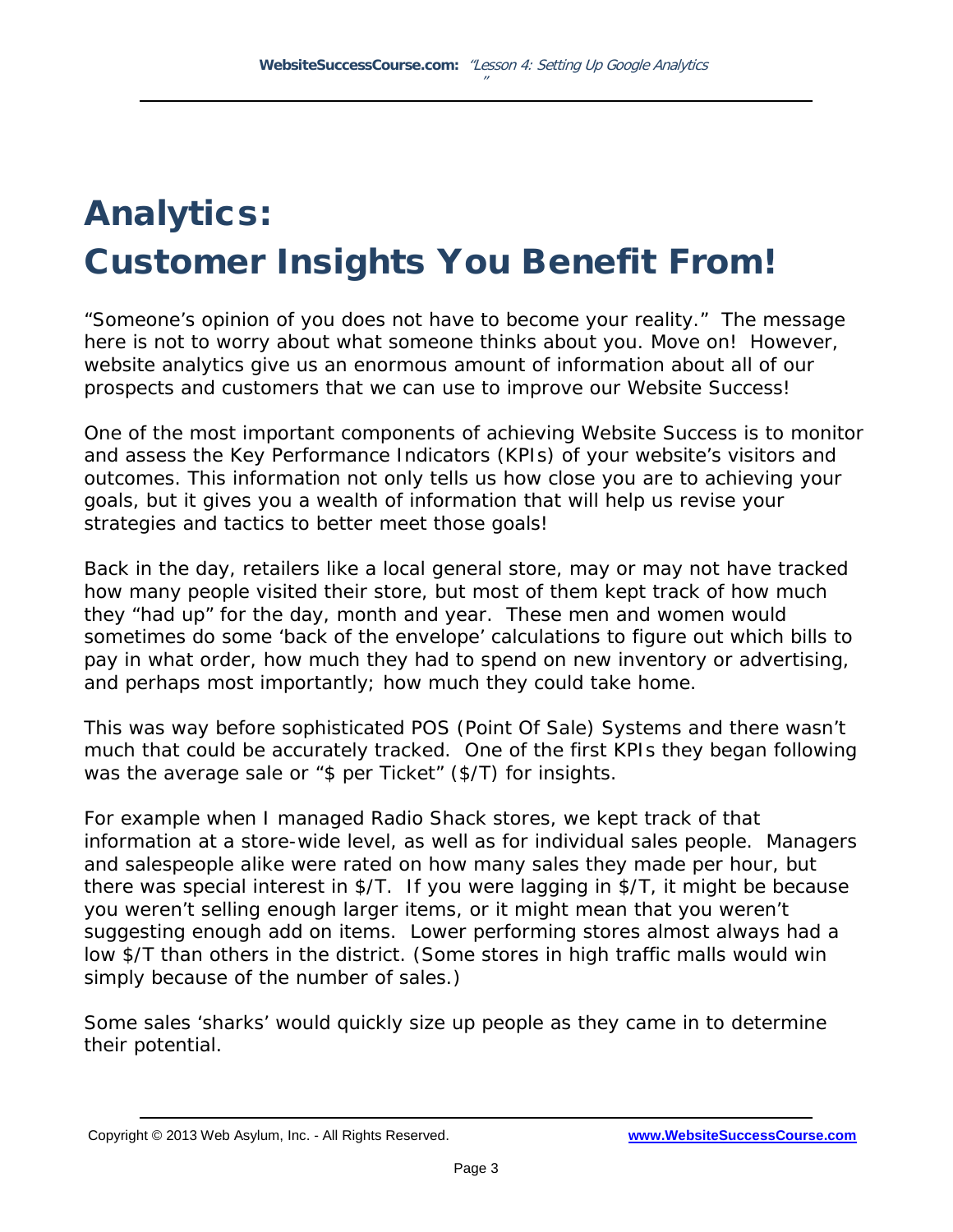If they headed to the battery aisle or parts area, they would allow someone else to greet them. If they were heading towards the computers, scanners, stereos, radar detectors or CB radios, they would hustle over ASAP.

We recognized customers who often spent more than others and would fall all over each other to greet them…like my friend Dan M, who was single, had a passion for computers, a good job and a credit card with a more than ample credit limit.

We also might avoid the people who had Battery Club Cards, which entitled them to a free (cheap) battery once per month. The idea was to get them into the store where they might see something else that they wanted to buy, but in many cases they *just wanted their damn battery* and leave. LOL

I'm not saying that's a bad thing. In fact, there is a good lesson or two there when you begin to study the difference in the two prospects.

If you want to dig a little deeper on the differences in online audiences, see my [blog post on Quintile Analysis,](http://websitesuccesscourse.com/04quintile) where I discuss how radio stations sometimes evaluate 5 equal sets of listeners and how they often focus on the ones who are most brand loyal. (Or you can wait for our upcoming lesson on developing audience personas)

#### **Sales Approaches**

Let's talk a minute about salespeople. They come in all different shapes, sizes and motivations. I met a lot of different types at Radio Shack (and at other sales stops along the way). The two guys I most often worked with at one of my first Radio Shacks were really different – and they despised each other - which was one of my first challenges as a manager-trainee.

They were both old guys; Leo needed the money to pay for his room at the YMCA and a couple of Finlandias (or 5) on the way home at night. I think Vern had saved more and was simply looking for something to do after his wife died.

Leo was a hustler who only wanted to rack up as many sales as possible. Vern wanted to make money too, but he was just as concerned about helping the customer, which I really respected and appreciated. We probably benefitted from having them both on staff.

We will discuss how to define your online sales persona in a future lesson. It too can be measured using analytics.

Copyright © 2013 Web Asylum, Inc. - All Rights Reserved. **[www.WebsiteSuccessCourse.com](http://www.websitesuccesscourse.com/wsc1)**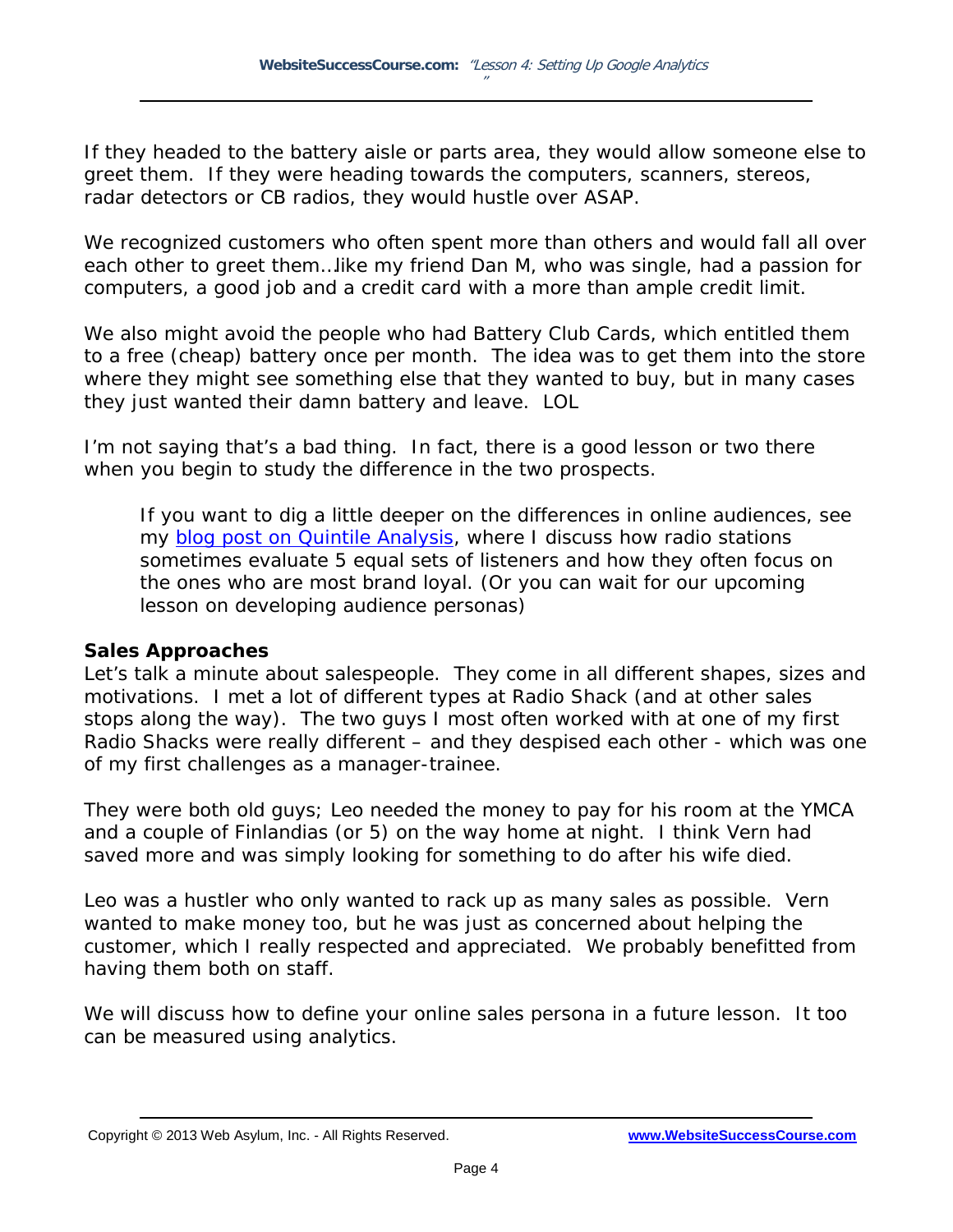#### **Bottom Line?**

Getting to know your customers and how they interact with your sales team is critical to Website Success!

Using these insights give you a **Competitive Advantage** over your competitors!

Google Analytics is installed on more than 10,000,000 websites around the world, but there is no information on how many website owners and managers are using it effectively or at all! I worked with a client recently who had not checked GA in several years! Within an hour or so, I identified some problems and opportunities that led to solutions that immediately increased her Website Success. Image what we'll learn spending a day or 2 on it!

#### **Analytics=Customer Insights**

Even today, as in the past, some small businesses will only attract the success of an ad in the local newspaper by comparing the day's sales with what was normal. Even more savvy business owners might track the use of specific coupons and ads. We have more metrics on a website than the proprietor of the general store had. Therefore, we have more opportunities to assess how well we are reaching our goals and how individual parts of our sales funnel can be changed to achieve a more desirable outcome.

Among other things, wouldn't it be useful to know:

- How many visitors visited your site on a particular day or custom time period?
- How many of those visitors were new and how many had visited before?
- Where your prospects and customers came from?
- What attracted them to visit our store/site/business?
- How much time they spent on your site or specific pages?
- What products and services they considered and possibly how long they considered them?
- How far they went thru the sales process, especially knowing where they abandoned the sales funnel?
- What specific paths they took through your website?
- Which offers outperformed others?

A lot of what we'll discuss in the Website Success Course will revolve around KPIs.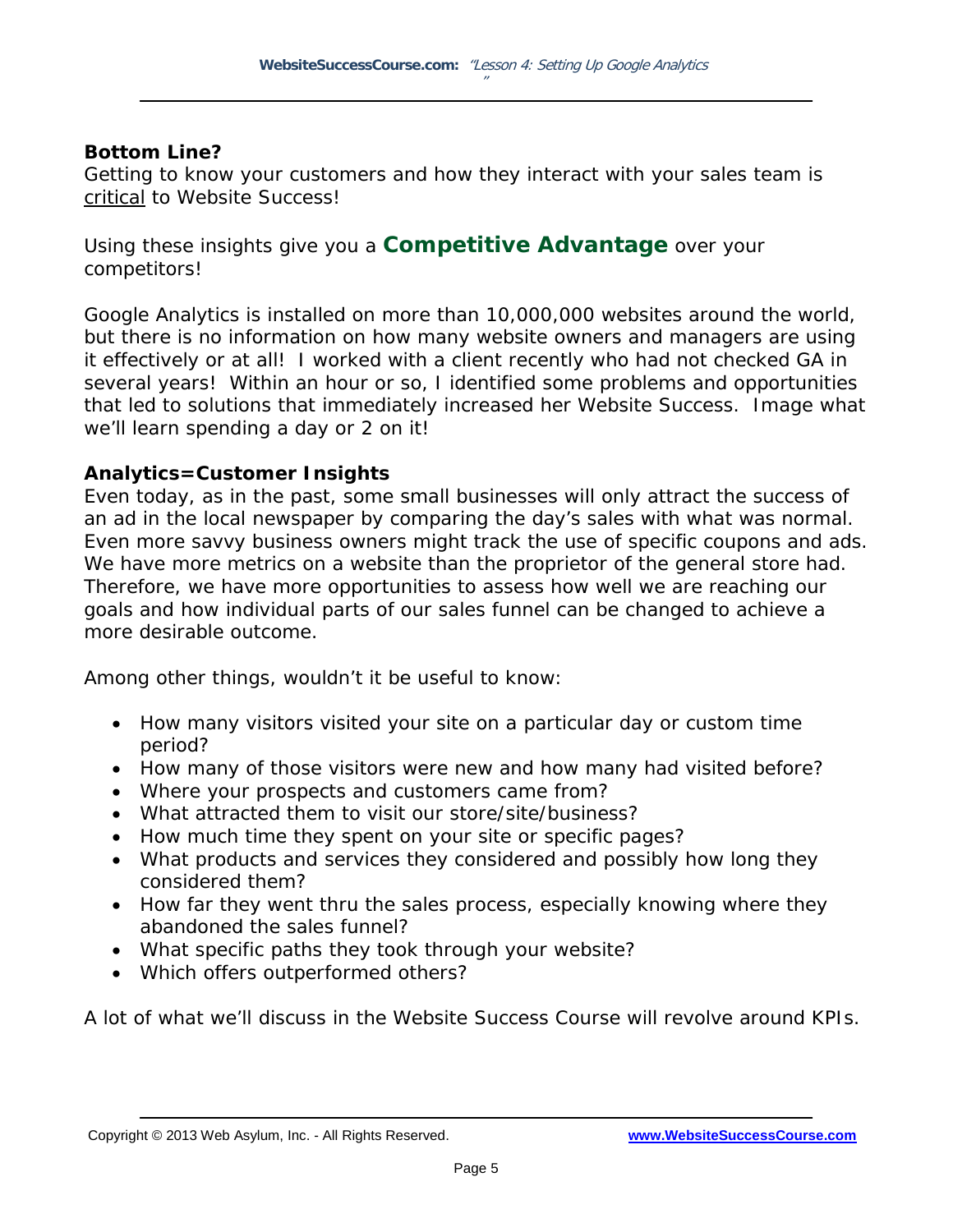In this lesson, we are going to make sure that Google Analytics is set up properly and that we can get a baseline of KPIs that will help us build our success strategy and monitor and tweak various aspects of our website.

We'll look at what each of the KPIs mean and how you can benefit from them. Watch as I reveal what is the #1 metric you get in Google Analytics and why it's so important to your Website Success!

## Google Analytics

Google Analytics (GA) is one of the website statistics packages that are used to capture information such as the number of visits, the number of unique visitors, the time they spend on the site and how many pages they view. It's free and a recognized standard in the industry.

There are other options, including website traffic reports that are sometimes supplied by companies that host websites and by other services. Some of them have unique statistics. If you're already using a package other than GA, you can continue using it, but I recommend that you use GA because it's used on so many websites and has most, if not all of the metrics that small and mid-size website operators really need to effective analyze and manage their properties.

You can begin using GA by signing in or signing up at [www.Google.com/analytics.](http://websitesuccesscourse.com/ga) You should probably bookmark this link as you'll be using it frequently.

You need a Google account to sign up. That includes a Gmail account or anything else. There is pretty good support for getting it set up properly, but we will address account setup in the Homework section below. Hopefully it's already there! Hopefully it has been installed on all pages of your website, which is very important.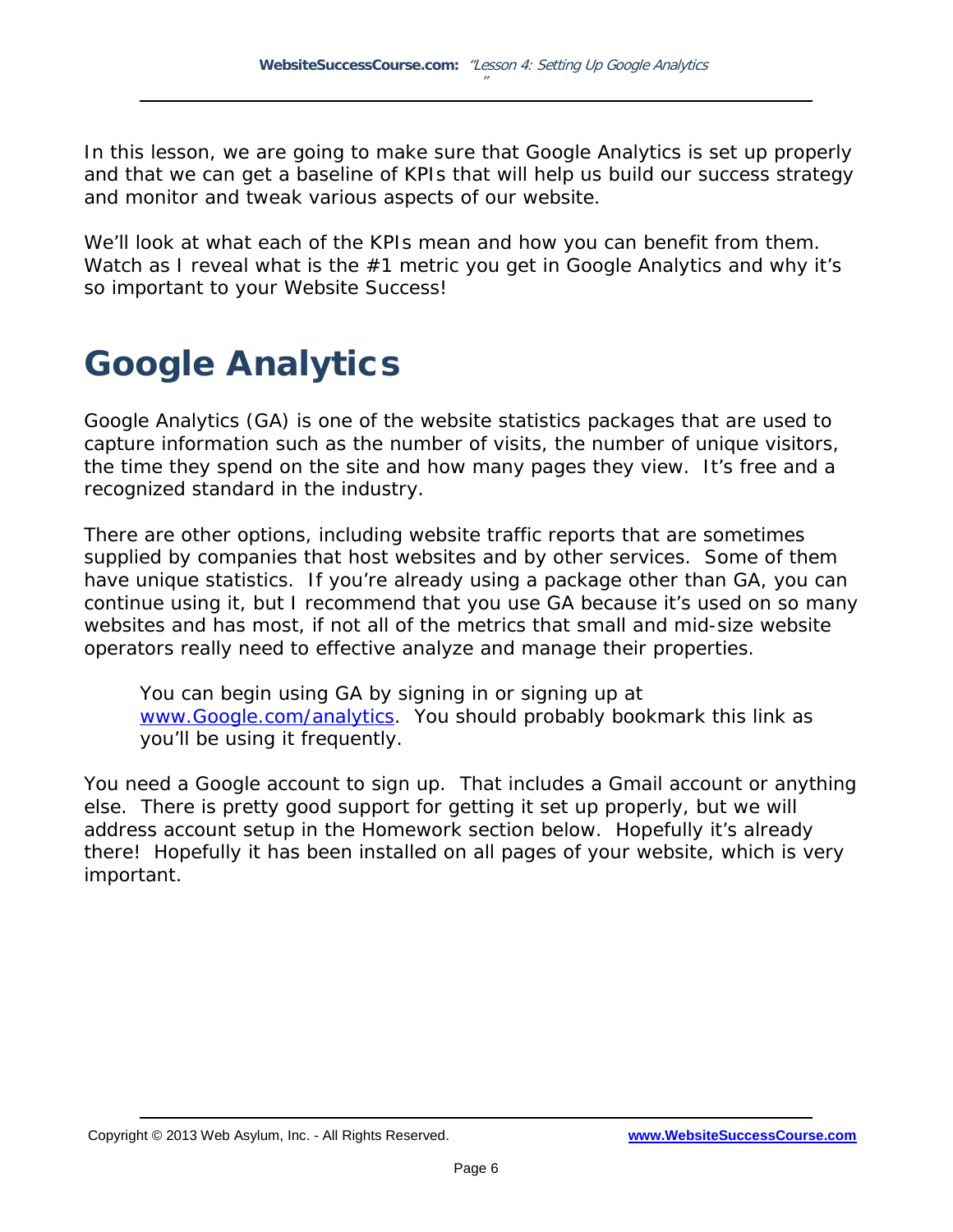#### **Introduction to Google Analytics**

When you access GA for your website, you will open up a 'Dashboard' Overview that includes:

- Number of Visits
- Unique Visits
- Pageviews
- Pages/View
- Avg. Visit Duration
- Bounce Rate
- % New Visits

In the top right corner of the page, you can specify the date range you want to look at and you can compare the information to a different time period. For instance you might want to compare the current week or month with the previous week or month. You might also decide to compare the current quarter with the same quarter last year.

Google has also begun serving video at the top of the page that will help you better understand each section of Google Analytics.

| Overview<br>Vista . 15 Select a metric                                                 |                                 |                                                                   |                                                        |                                                   |                                                                                                                                                                                                                                                                                                                                                                                     | Buy Week Month<br><b>Footh</b>    |
|----------------------------------------------------------------------------------------|---------------------------------|-------------------------------------------------------------------|--------------------------------------------------------|---------------------------------------------------|-------------------------------------------------------------------------------------------------------------------------------------------------------------------------------------------------------------------------------------------------------------------------------------------------------------------------------------------------------------------------------------|-----------------------------------|
| · Vista                                                                                |                                 |                                                                   |                                                        |                                                   |                                                                                                                                                                                                                                                                                                                                                                                     |                                   |
| 600                                                                                    |                                 |                                                                   |                                                        |                                                   |                                                                                                                                                                                                                                                                                                                                                                                     |                                   |
| 300                                                                                    |                                 |                                                                   |                                                        |                                                   |                                                                                                                                                                                                                                                                                                                                                                                     |                                   |
|                                                                                        |                                 |                                                                   |                                                        |                                                   |                                                                                                                                                                                                                                                                                                                                                                                     |                                   |
|                                                                                        |                                 | 4918                                                              |                                                        | (1993).<br>L. Magazi                              | 38622                                                                                                                                                                                                                                                                                                                                                                               | (8129)                            |
| 7,155 people visited this site                                                         |                                 |                                                                   |                                                        |                                                   |                                                                                                                                                                                                                                                                                                                                                                                     |                                   |
| Vists<br>13,284                                                                        | Unique Visitars<br>7,155<br>--- | 120210-002<br>Pagevens<br>42,193<br>and the company's property of | Pages / Visit<br>3.18<br><b>State and College Inc.</b> | Avg. Visit Duration<br>00:02:40<br>$\sim\sim\sim$ | <b>Beance Rate</b><br>20.83%<br>$\begin{picture}(20,10) \put(0,0){\line(1,0){10}} \put(10,0){\line(1,0){10}} \put(10,0){\line(1,0){10}} \put(10,0){\line(1,0){10}} \put(10,0){\line(1,0){10}} \put(10,0){\line(1,0){10}} \put(10,0){\line(1,0){10}} \put(10,0){\line(1,0){10}} \put(10,0){\line(1,0){10}} \put(10,0){\line(1,0){10}} \put(10,0){\line(1,0){10}} \put(10,0){\line(1$ | Returning Visitor III New Visitor |
| % New Visits<br>42.63%<br>مستعمل المستعمل المتحدث المتوافق المتعاطف المتعاطف المتعاطفة |                                 |                                                                   |                                                        |                                                   |                                                                                                                                                                                                                                                                                                                                                                                     | iem.<br>10.45                     |

The core information looks like the example above and is dominated by the graph of Visits.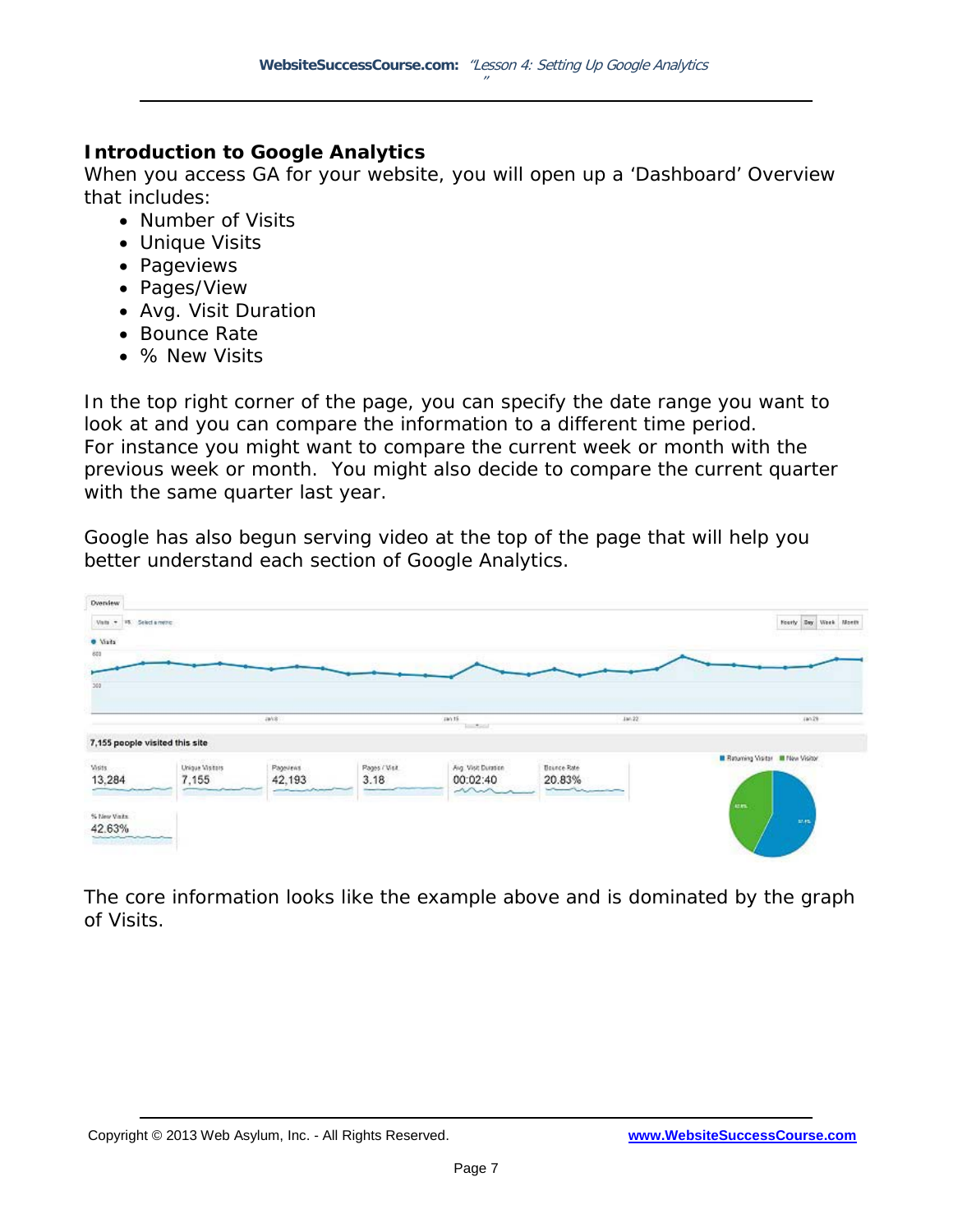

You can display the information on an hourly, daily, weekly or monthly basis. The second example on the previous page shows that it is sometimes easier to get an assessment by looking at long periods of data from a weekly or monthly view, especially when comparing two periods.

You can see why the comparison is so valuable in that they report the differences from one period to another. In this case the number of Visits increased from 1,909 to 2,407, a gain of 26.09% (Our client was delighted with the Year-Over-Year gains of  $25+$ %)

Where did those extra visitors come from? You can see that the number of Unique Visitors increased 24.58%, which accounted for most of the increase, and we'd want to know what tactics caused the increase in "Uniques."

We need to discuss the differences in 3 of these KPIs.

- Visits  $=$  The number of times your website (or page) was visited.
- Unique Visitors = The total number of people who visited your website, some more than once.
- Pageviews = The total number of pages viewed by all visitors during all visits.

All 3 of these metrics have been referred to at one time or another has "hits" to the website, so it's important to know exactly which KPI is being viewed or analyzed.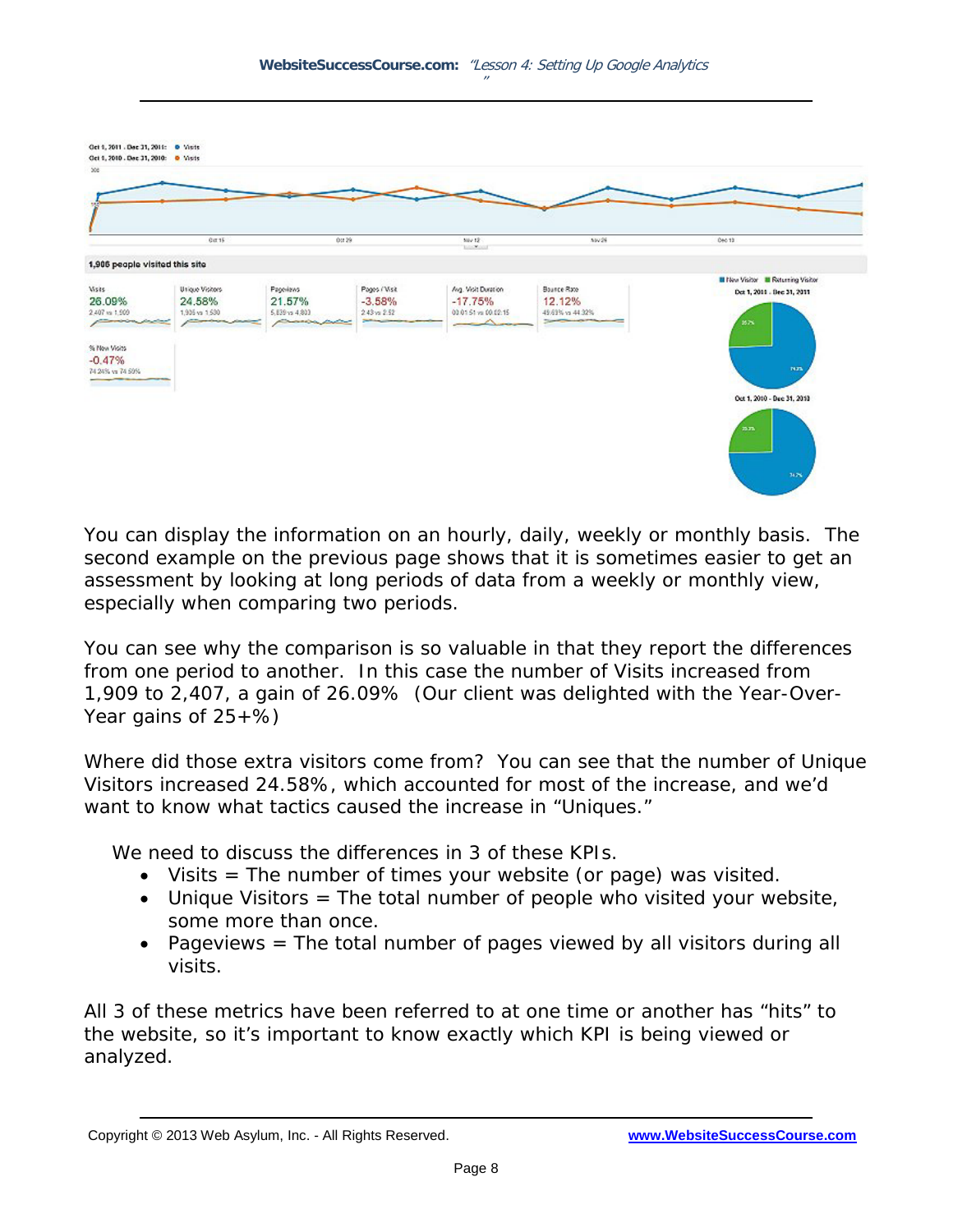Further, when a webpage is sent from a server to a computer's browser, a number of components are downloaded that make up all content on the page. It can be any number of elements, including text, images and the HTML code that instructs the browser how to assemble the page on the computer that downloaded it.

Sometimes, web analytics or statistics packages will report how many of all these elements were downloaded – it could be 35 elements per page. (It could be any number of elements!) So, in this example some people see 35 "hits" for one pageview. I remember talking to someone who was bragging about getting 54,000 hits to their website in the previous month, when in actuality they had a rather small number of visitors and pageviews.

#### **Slicing the Data**

An important KPI for website managers is the Pages/Visit, which can be determined by dividing the number of Pageviews by the number of Visits.

In most cases, it is beneficial to have visitors visit more pages of your site as not. It shows interest in your content, which usually helps with conversion of visitors to buyers. There are specific tactics to increase the number of Pages/Visit.

One simple tactic is onsite linking, or linking a page or blog post to another page or blog post. (We'll have much more on this later in the course!)

Average Visit Duration is also another metric with valuable insights. The more time they spend on your site, the more they are resonating to your content. Among the factors that help increase the time on site are:

- Better Content (More of the information they want)
- More Content (Such as adding more text or a video)
- Linking to Other Pages

Bounce Rate may be the most useful indicator of how well site visitors are resonating to your content, offers, design, navigation, price, etc. Bounce Rate is the percentage of visitors who visit a website (or page) and then don't click on any other page on the site. Assuming you have more than 1 page on your site, you would typically want visitors to sample more than one page.

But not always! If people Google your hours of operation, address or phone number, it may be OK that they only hit one page of your site.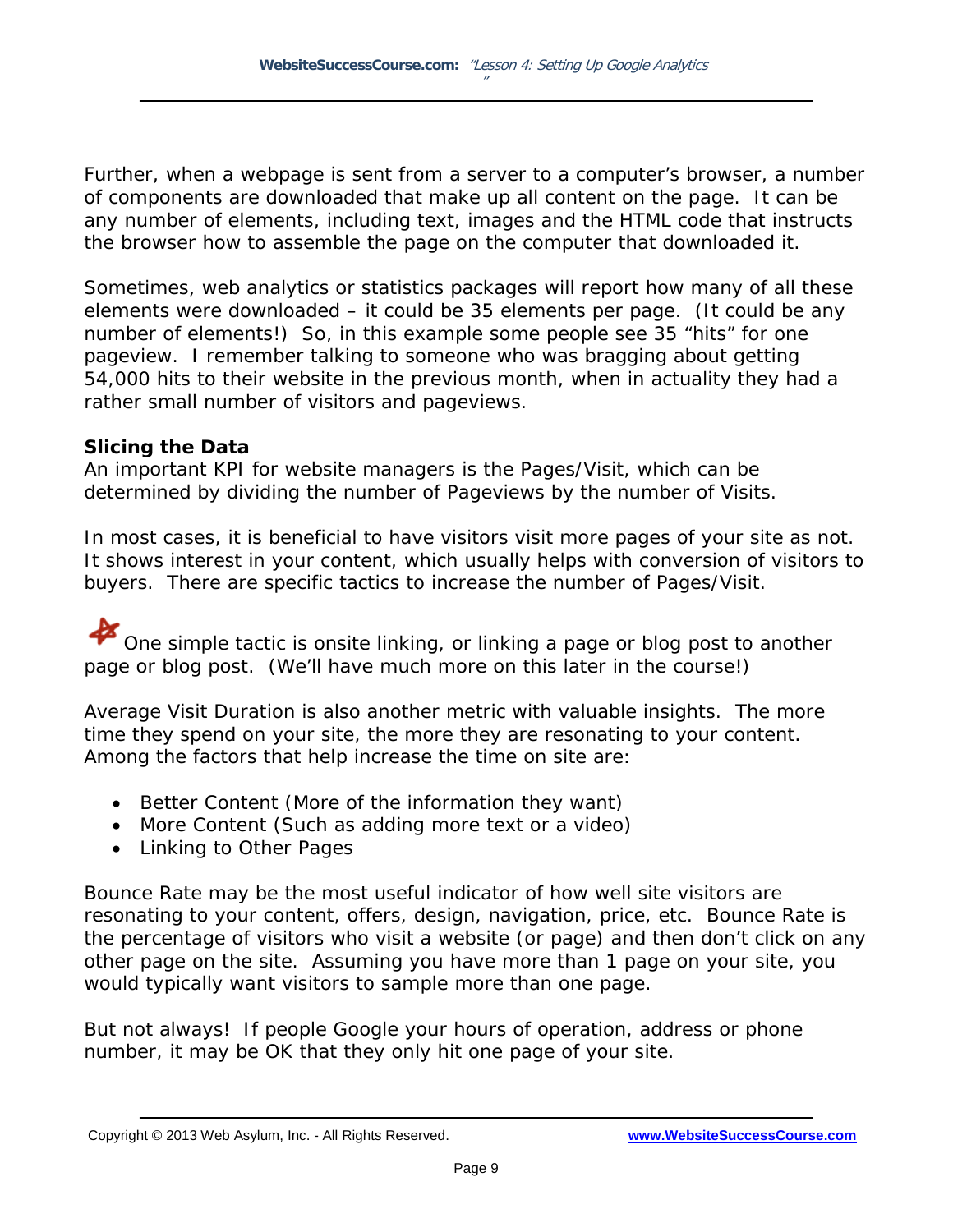Obviously these visitors are familiar with your business. In general, the lower the Bounce Rate, the better.

Ideal Bounce Rates vary from niche to niche, but you almost always want it to be less than 50%. We always try and improve it, regardless of the Bounce Rate and especially on the pages with the highest Bounce Rate. We feel we're doing OK with a Bounce Rate of 25-35%, but we've seen as low as 15%

The final KPI on the Dashboard is % of New Visits and it's simply a measure of how many visitors who came to your site had never been there before. In most cases, you want the % New Visits to be pretty high – it means new people are finding you – and will indicate that new marketing initiatives are working. There may be sections of your site where % New Visits can and should be very low, such as a sign-in page for members, customers and JV partners. For a new landing page, you'd want it to be very high.

All of these KPIs are related. An influx on new visitors from a new source can behave differently than previous traffic sources, but just knowing if total site visits to a page or website are going up or down is a great broad indication.

If the number of Visits is increasing, but the Unique Visitors is level or not rising quite as fast, you know that people are coming back to your site more often. Conversely, if Visitors or Uniques is rising, but the number of Pageviews isn't, then you know your new audience is not resonating with your message.

In that case, the Bounce Rate is likely going up.

The Bounce Rate, arguably the most important metric/KPI of the site, usually goes down when the Pages/Visit goes up and/or the Avg. Visit Duration goes down.

Over time, you'll get good at figuring out a 'cause & effect' and what tactics affected which KPI and how. I was on a group coaching call not long ago and one of the participants (in a Learn to Play Music niche) was talking about his lack of sales. As I reviewed his site, I asked him if he had access to GA, which he did. I had seen things that I would have done differently and I kinda knew how it was affecting him. "Your Bounce Rate must be about 80%", I said. "78.6%" he replied. "I imagine the Average Visit Duration is a minute or maybe closer to 1:20", I said. "1:23," he replied.

Everybody on the call was pretty impressed at how close I came. With practice, you can too!

Copyright © 2013 Web Asylum, Inc. - All Rights Reserved. **[www.WebsiteSuccessCourse.com](http://www.websitesuccesscourse.com/wsc1)**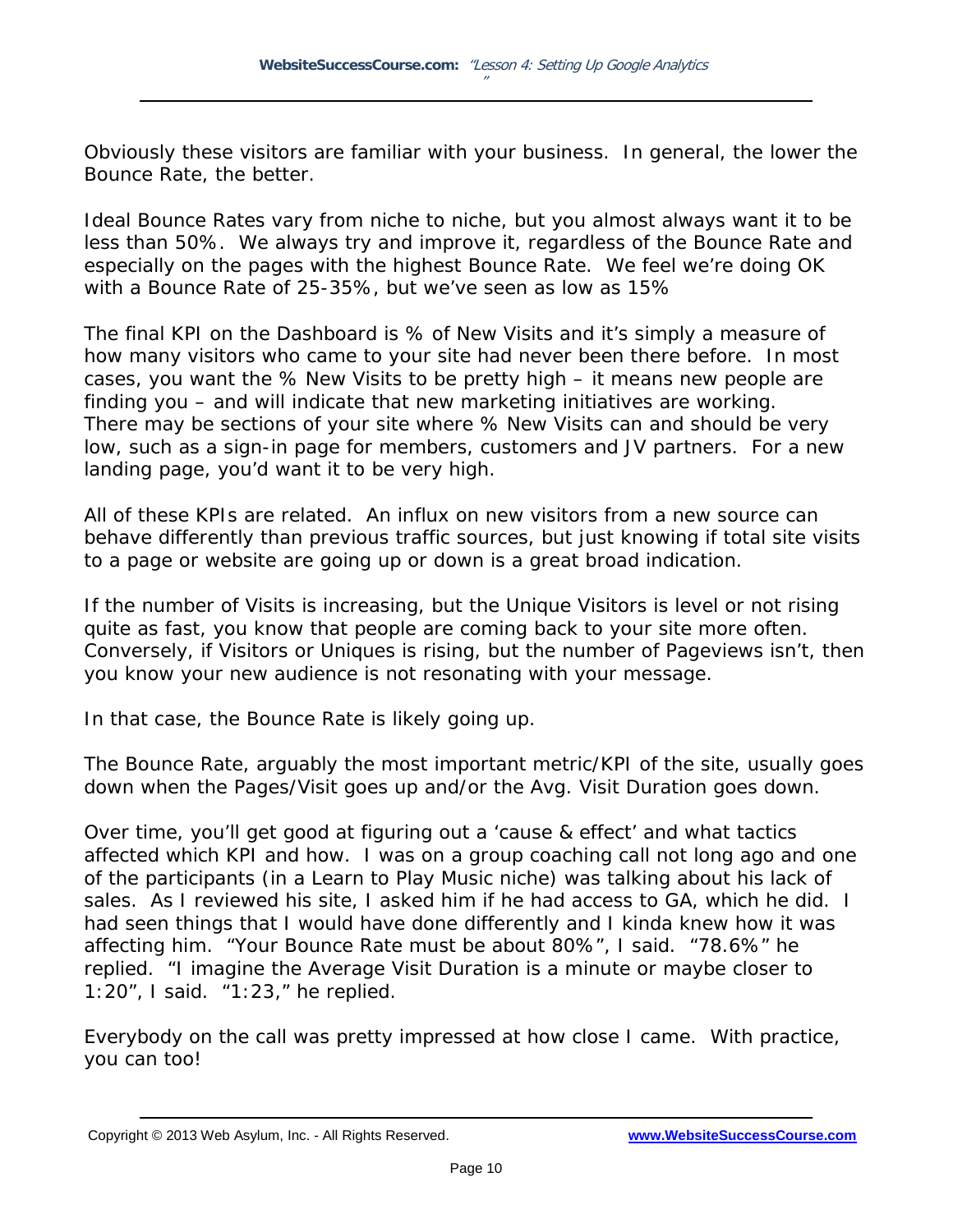The information contained in Google Analytics All of these KPIs will be used as we begin the audit of your site and we'll measure the success of each initiative over time.

Imagine the result for the Music Man site if he were to cut his Bounce rate in half?

Or, if he could get people to stay on his site for 2:45 to 3:30?

Then, what would happen if we could increase his traffic by 20%? Or, 100%? 1,000%?

You should now be getting some idea of what we will be looking for in your site audit. All of these KPIs can be viewed overall or on a page-by-page basis. You can sometimes build your ToDo list by sorting your site's pages from highest Bounce Rate to lowest or lowest Duration to longest.

As the course continues, I'll teach you how to improve these metrics and to use other information available in Google Analytics, but for now a broad understanding is sufficient for doing the site audit and establishing your baseline.

## This Week's Assignment

Install Google Analytics on your website (or blog) and verify that it is working properly. In most cases you will want the code installed on every page of the site, but it is not uncommon to remove it from pages you have no interest in.

I think you should have it on all of your pages and it's usually easier to add it to the site once, where it will show up on all pages, than to add it individually.

First you need a Google Analytics account that will allow you to generate the code that is added to your site to track the visits and duration of your viewers. If you have a Gmail account, it's very easy to add the Google Analytics 'product'.

Or go to [www.Google.com/analytics](http://websitesuccesscourse.com/ga) to sign up for a new account. Once inside you may want to search the Help section for "Set up Google Analytics account" or "Get started with Google Analytics" for instructions.

Copyright © 2013 Web Asylum, Inc. - All Rights Reserved. **[www.WebsiteSuccessCourse.com](http://www.websitesuccesscourse.com/wsc1)**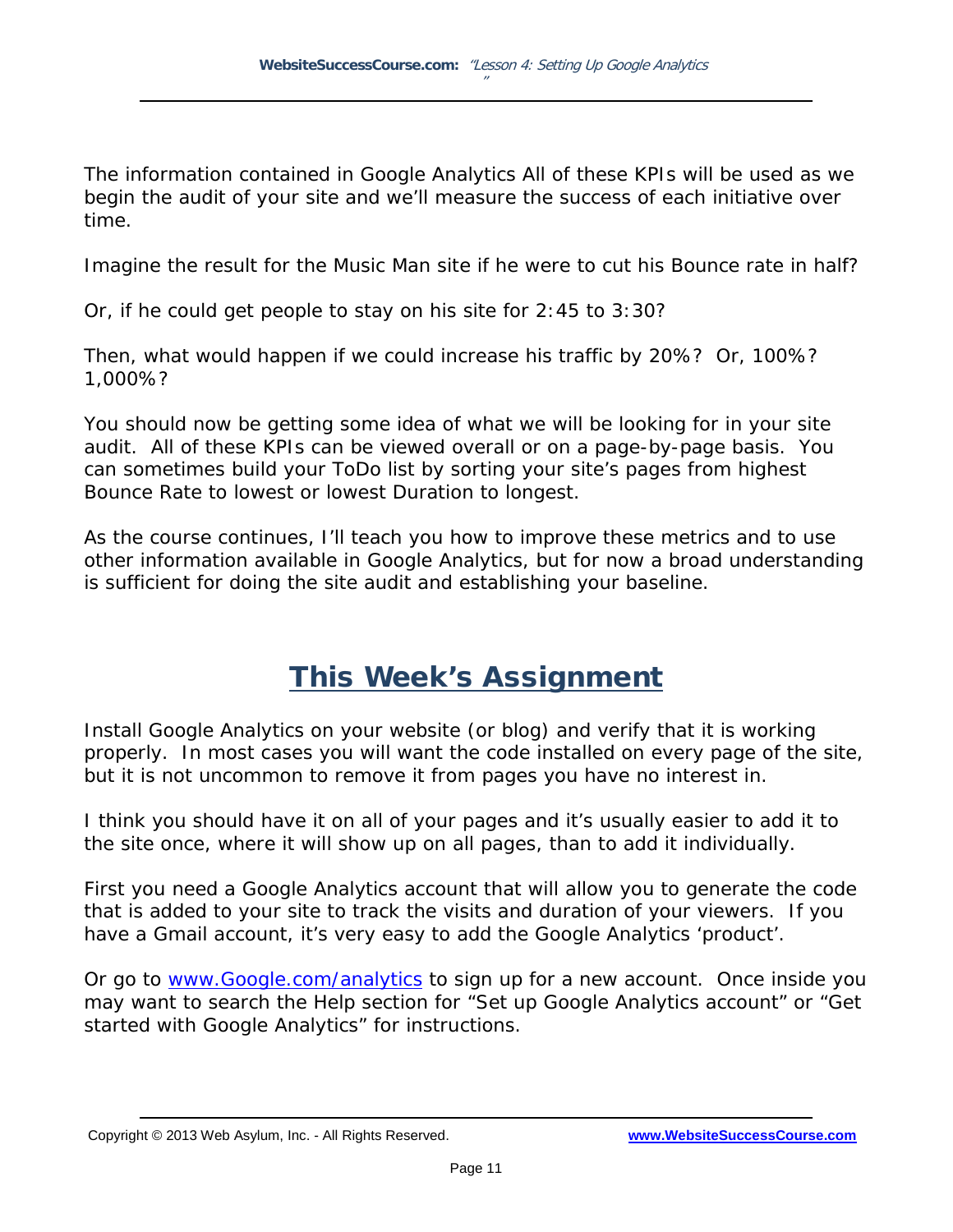You should spend some time learning how to best plan your setup, overview of accounts, users and views at

[https://support.google.com/analytics/answer/1009618?ref\\_topic=1102143&rd=1](http://websitesuccesscourse.com/04gasupport)

Understand that you can set up GA for multiple websites in one account, but each of them need to be set up individually and use separate tracking codes on each site. Each site will require set up of a View (formerly Profile).

Before you begin, you'll need FTP (File Transfer Protocol) access to the pages of your website or a suitable plugin if using Wordpress. FTP transfers files from your computer to the webserver hosting your site and vice-versa.

The files that make up the pages of your website are usually edited using a program like Dreamweaver, which is a WYSIWYG (pronounced "Wizzy Wig") editor. The acronym stands for **W**hat **Y**ou **S**ee **I**s **W**hat **Y**ou **G**et and it operates a lot like Microsoft Word or similar.

If you don't currently use Dreamweaver, then I might recommend that you have someone with experience add the code for you.

You should have included the name and contact information for someone who built or maintains your site in the Strategy Plan pages you downloaded previously.

Basic operation of Dreamweaver is not difficult and will allow simple updates to the site, but Owners and Managers usually benefit from having someone else do these simple tasks, as well as the more advanced projects successful websites often need. Oh, and Dreamweaver costs \$299 as of this writing!

Usually the GA tracking code is added to a common file of all pages of a website, so you won't need to add it to multiple pages! Google directs you to add the code in the <head> section of the page template, right before the </head> tag.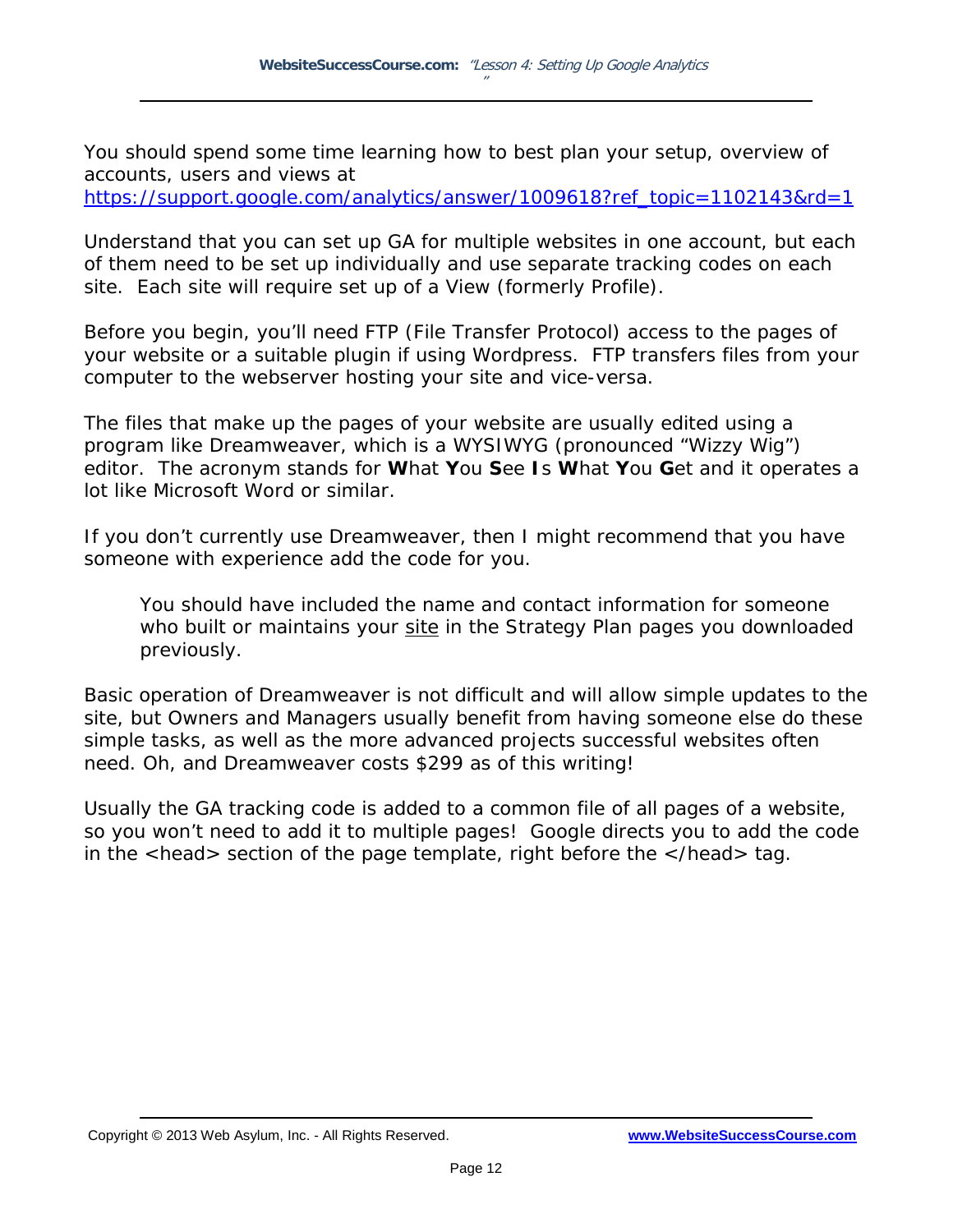It looks like one of the following examples. First is an example of Asynchronous code and is the preferred method.

```
<script>
(function(i,s,o,g,r,a,m){i['GoogleAnalyticsObject']=r;i[r]=i[r]|
|function(){
  (i[r].q=i[r].q||[]).push(arguments),i[r].1=1*new
Date(); a=s.createElement(o),
m=s.getElementsByTagName(o)[0];a.async=1;a.src=g;m.parentNode.in
sertBefore(a,m)
   })(window,document,'script','//www.google-
analytics.com/analytics.js','qa');
   ga('create', 'UA-XXXXXXXX-Y', 'yourdomain.com');
   ga('send', 'pageview');
</script>
```
Next is an example of Traditional Code and is being discontinued. If you have GA on an existing website, you should consider upgrading to Asynchronous Code.

```
<script type="text/javascript">
 var \text{gag} = \text{gag} || [];
 _gaq.push(['_setAccount', 'UA-XXXXX-Y']);
  _gaq.push(['_trackPageview']);
  (function() {
    var ga = document.createElement('script'); ga.type = 
'text/javascript'; ga.async = true;
    ga.src = ('https:' == document.location.protocol ? 
'https://ssl' : 'http://www') + '.google-analytics.com/ga.js';
    var s = document.getElementsByTagName('script')[0]; 
s.parentNode.insertBefore(ga, s);
  \})();
</script>
```
Note the 'UA-XXXXX-Y' part of the code is the Property ID. You can also find it in the Property Settings section.

```
Copyright © 2013 Web Asylum, Inc. - All Rights Reserved. www.WebsiteSuccessCourse.com
```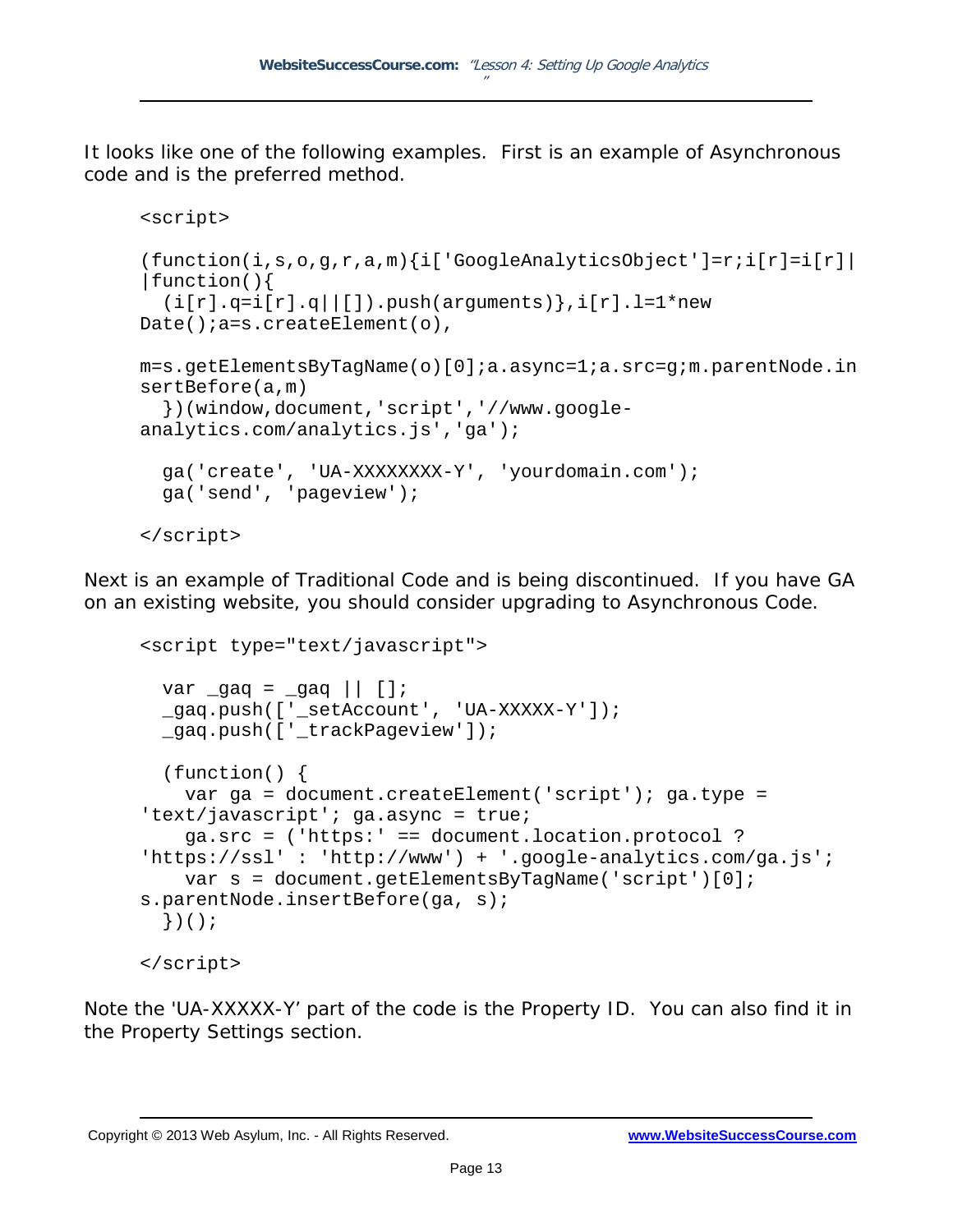Adding GA to a Wordpress site is usually done using a plugin that you add to your site using your Admin account, then simply add you Google Analytics Property ID when you configure the plugin. You do not paste all the code above; that's included in the plugin itself.

You should have included the name and contact information for someone who built or maintains your Wordpress in the Strategy Plan pages I sent you previously.

Log in to Wordpress as an Admin and select Plugins->Add New. In the Search Box, type in "Google Analytics" and press the Search Plugins button. You will be presented with dozens of options, most of which serve to place the GA tracking code on every page of your Wordpress-generated website. Select a plugin from those with the highest (5-Star) ratings. You change GA plugins, if needed, without any loss of data, but start with a highly-rated plugin.

Both ways of adding GA to your site are fairly easy and if you need help, you have many good options.

#### **Verify**

You should verify that the code has been successfully added to your site. You can read the Tracking Status Information section at the top of the Tracking Code section. To get to that page, click Admin, then Click the Tracking Code.

You will get one of three status messages when your try and verify your installation of the tracking code:

- 1) *Waiting for Data* means that the code has been detected, but data is still being aggregated.
- 2) *Tracking Not Installed* or *Not Verified* means the tracking code has not been verified on your site's Home page and you will need to try and correct the installation.
- 3) *Tracking Installed* is the message you want! It means the tracking code is working normally.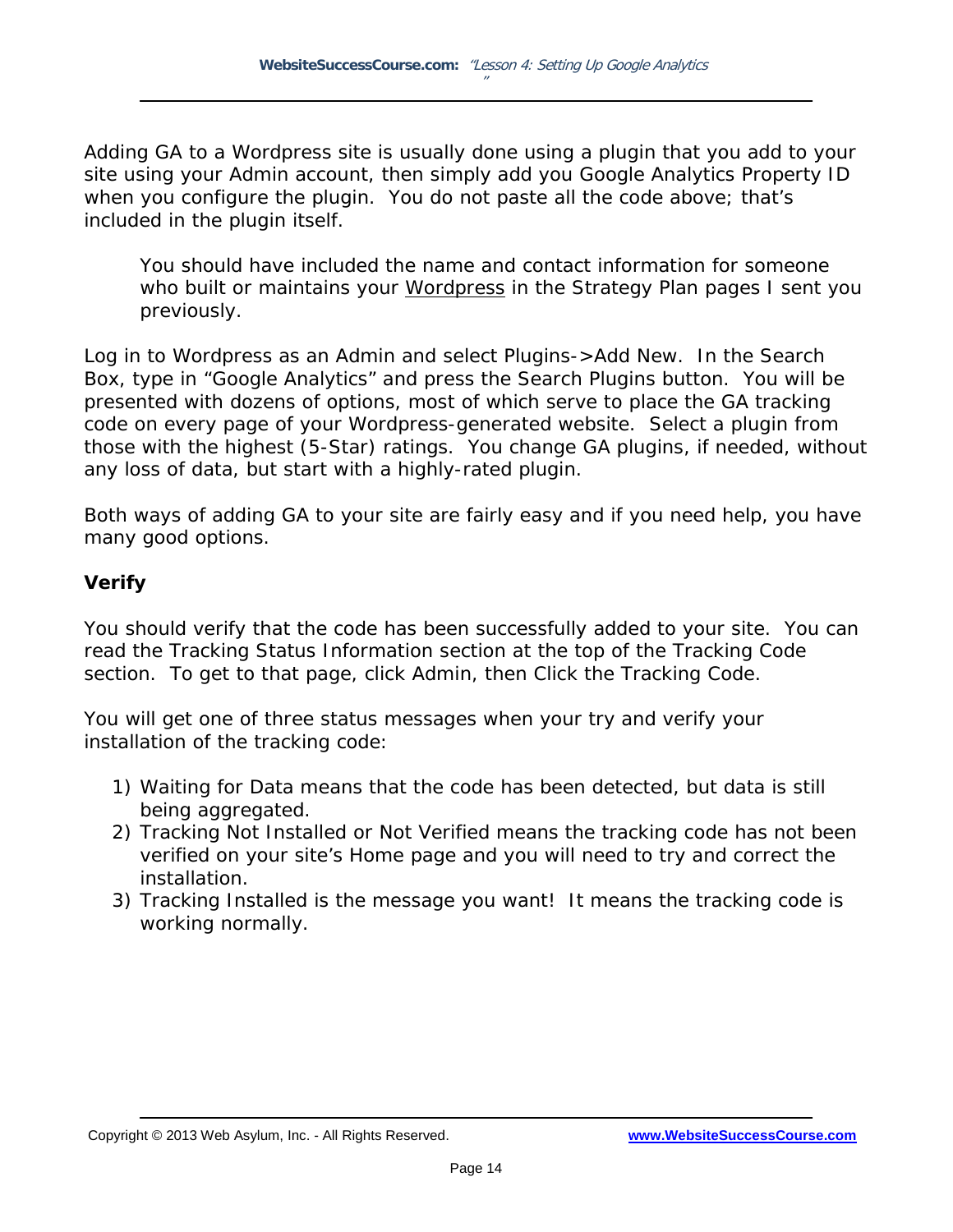#### **Customize Your Tracking Code**

After you complete the basic set up, you can customize your tracking code to collect data that isn't tracked automatically. We recommend setting up Event [tracking,](http://websitesuccesscourse.com/04event) which lets you track rich media like videos, and [Ecommerce](http://websitesuccesscourse.com/04ecommerce) tracking, which lets you integrate any product or sales data with your other data.

#### **Google Webmaster Tools**

We'll get into this more in GWT, but you can also verify that the tracking code is working properly when you:

- Install the asynchronous tracking code on your pages.
- Go to Webmaster Central Verification home to add your site.
- On the Verify ownership page, select Link to your Google Analytics account.
- Click Verify.

Setting up Google Analytics is critical to Website Success! Many valuable insights come from the information that is collected!

Pro Tip: If your website is also a verified property in Webmaster Tools, and you are the owner, you can associate some of your Webmaster Tools data in your GA Account.

#### **We will talk more about Google Webmaster Tools in lesson 6.**

#### **Filter IP Address**

You don't want to include visits to your site by you or your staff because they will skew the information. You don't want anything to do with you crawling the site to be included in the number of visits, duration, paths or traffic sources. As an example, some companies have their browsers set to their web address as the default when it is opened. Google provides a way to filter out those visits. You may want to filter out more than one location.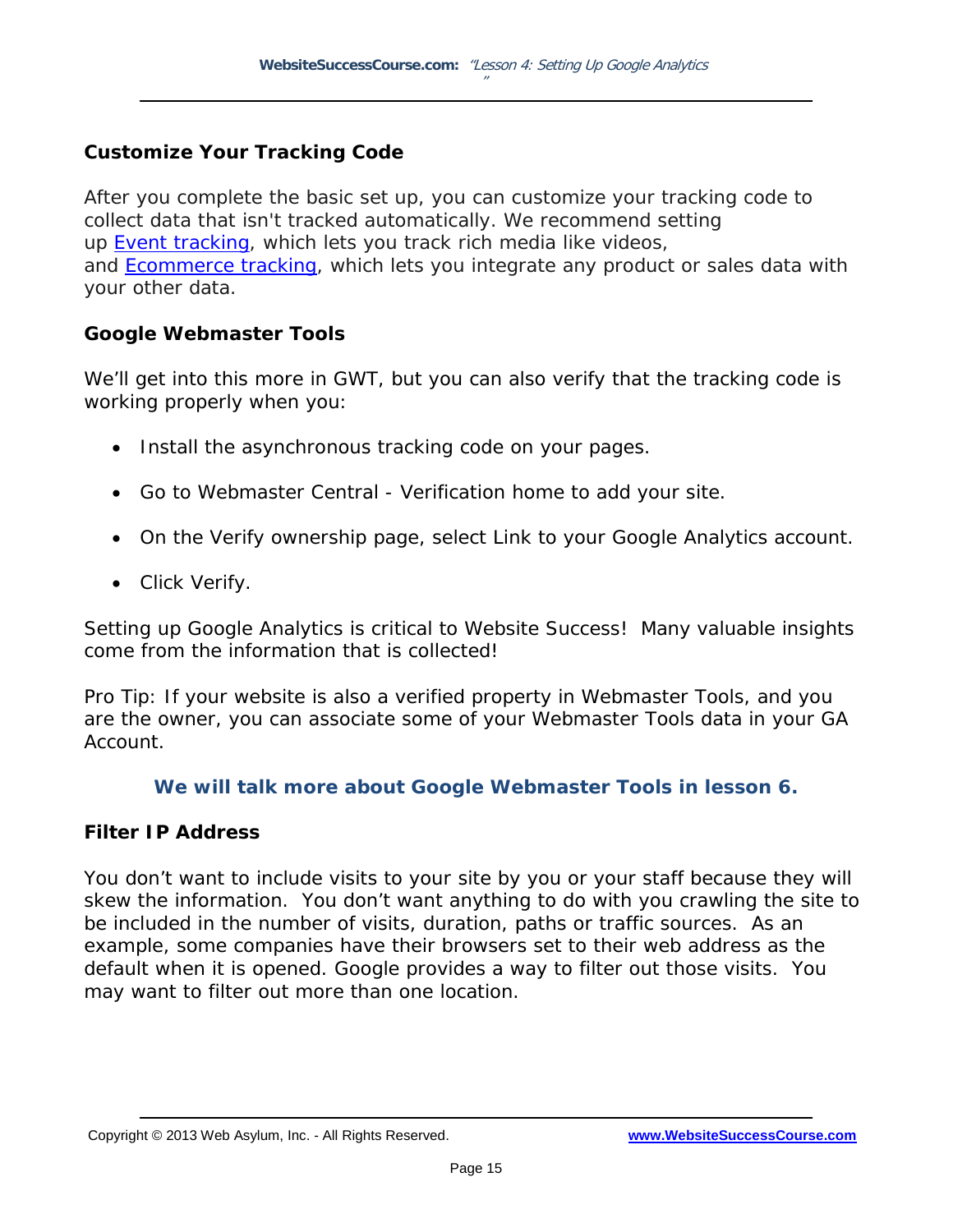Instructions for creating filters to exclude internal traffic are in Create/manage view filters. To exclude internal traffic from appearing in a report view, create a custom filter to exclude a specific IP address or a range of IP addresses.

Filter Type: Custom > Exclude

Filter Field: Visitor IP Address

Filter Pattern:

For example, if the single IP address is 176.168.1.1, then enter 176\.168\.1\.1.

For example, if the range of IP addresses is 176.168.1.1-25 and 10.0.0.1-14, then enter ^176\.168\.1\.([1-9]|1[0-9]|2[0-5])\$|^10\.0\.0\.([1-9]|1[0-4])\$

Remember to use regular expressions to enter an IP address.

For help finding the correct expression for your range of IP addresses, use the IP Address Range Tool in Google Analytics.

You can easily find the IP address for your current location at [www.WhatIsMyIPAddress.com](http://www.whatismyipaddress.com/)

#### **Google Analytics App**

There are nearly a dozen apps in the Google Play store that use the Google Analytics API to display reports and other dashboards and Google also offers an app that allows you to use a swipe-gesture interface to switch between screens that include access to multiple reports for all your Google Analytics profiles, including real-time analytics, all your dashboard stats and even goal alerts, all onthe-go. It may be something to look into!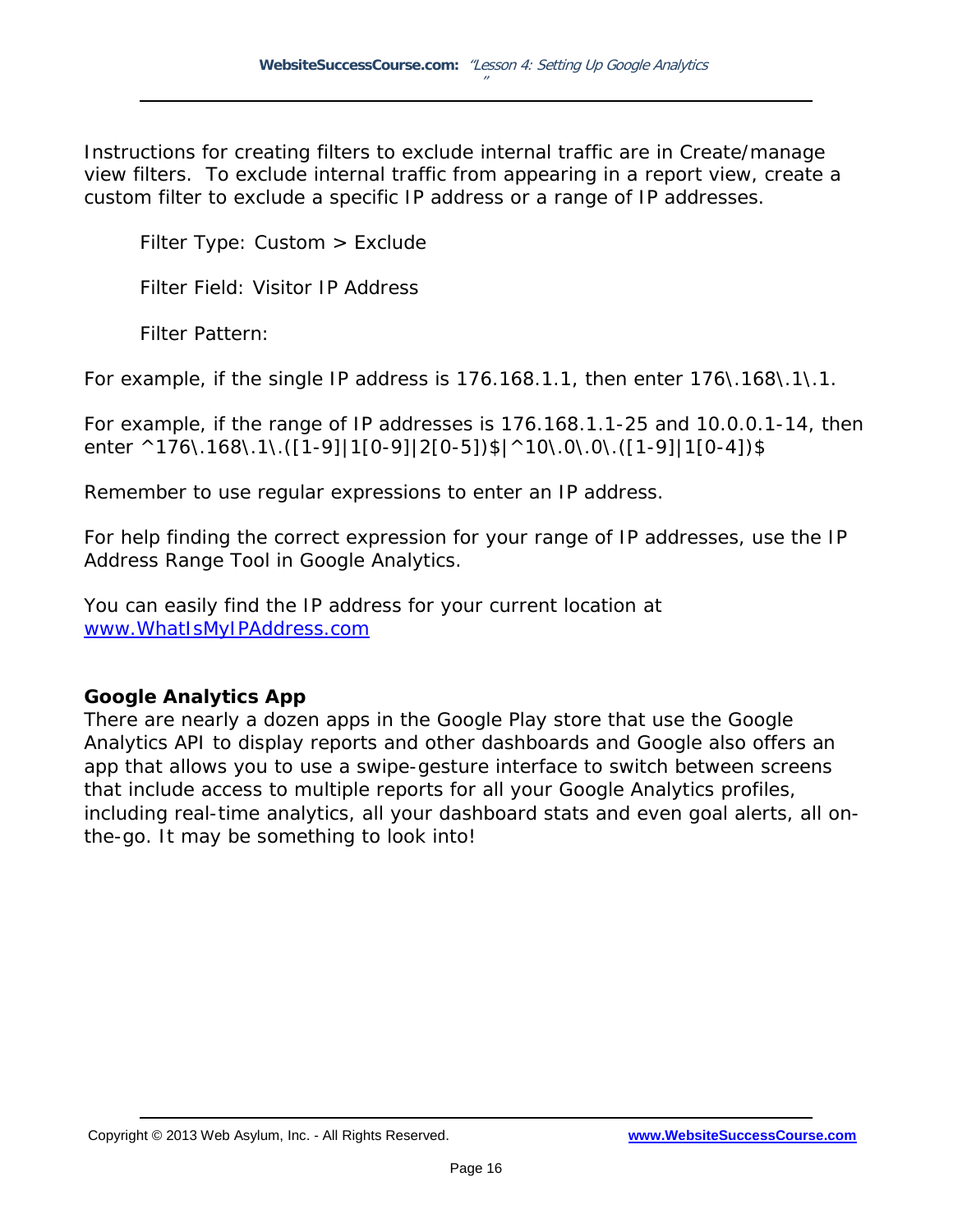### Recommended Resources

#### **[Getting Started with Google Analytics](http://websitesuccesscourse.com/04gagetstarted)**

This is a slide deck by Digital Marketing Consultant Jeff Sauer that talks about how to measure success with GA. His 4 major sections include some of the information that I've taught you here, which may be beneficial as you get up to speed, but he also addresses some of the advanced techniques that we will cover in a future lesson. You should bookmark this link.

#### **[21 Inaccurate Traffic Sources, Setup Mistakes and Fixes](http://websitesuccesscourse.com/04inaccuratetraffic)**

Andy Crestodina, author of the fantastic book *Content Chemistry: An Illustrated Guide to Content Marketing* shares great tips on making GA better and more accurate. Useful insights too! (BTW, I will be referencing much of what he writes about in Content Chemistry when we discuss creating content for your site, so consider **ordering it** & reading it ASAP)

#### **[Web Analytics: An Hour a Day by Avanish Kaushik](http://websitesuccesscourse.com/04avanish)**

There are some highly rated books on website analytics available online. I wish I had time to read or even skim a few of them, but in the interests of time, I will recommend the one that most people I respect recommend. Avanish Kaushik is a rock star in the analytics world, and this book (now in its  $6<sup>th</sup>$  printing) is a step-bystep guide to implement a successful website analytics strategy. If you have the time and inclination, this book should be included in your library. Or consider reading it once you have completed this course and are ready to ascend to the next level.

#### **[Google's thread on installing filters](http://websitesuccesscourse.com/04GAfilters)**

Multiple pages on setting up filters.

See you next week!

Kurt Scholle Kurt Scholle, Website ROI Guy *Website Success Course*

**Blog:** *[Website-ROI-Guy.com](http://websitesuccesscourse.com/wrg1)*

**Fan Page:** *[WebsiteROIGuy](http://websitesuccesscourse.com/facebook)*

**Twitter:** *[Twitter.com/KurtScholle](http://websitesuccesscourse.com/TwitterKurt)*